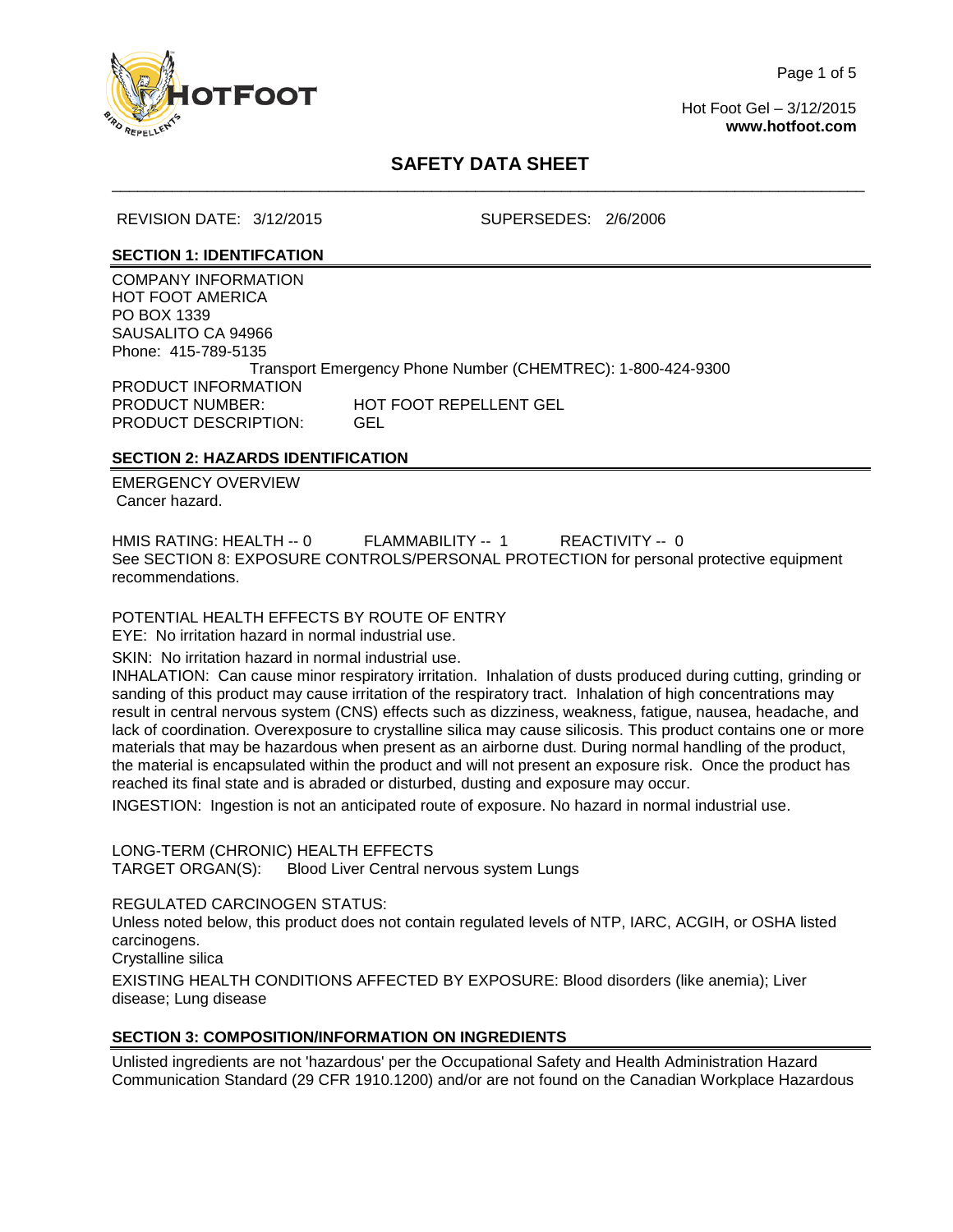

Hot Foot Gel – 3/12/2015 **[www.hotfoot.com](http://www.hotfoot.com/)**

# **SAFETY DATA SHEET** \_\_\_\_\_\_\_\_\_\_\_\_\_\_\_\_\_\_\_\_\_\_\_\_\_\_\_\_\_\_\_\_\_\_\_\_\_\_\_\_\_\_\_\_\_\_\_\_\_\_\_\_\_\_\_\_\_\_\_\_\_\_\_\_\_\_\_\_\_\_\_\_\_\_\_\_\_\_\_\_\_\_\_\_\_\_\_

Materials Information System ingredient disclosure list. See Section 8 for any additional exposure limit guidelines.

| <b>Chemical Name</b> | CAS#       | <b>PERCENT</b> | <b>OSHA PEL</b>                 |
|----------------------|------------|----------------|---------------------------------|
| Ethvl alcohol        | 64-17-5    | $1 - 5$        | <b>TWA 1000 ppm</b>             |
| Crystalline silica   | 14808-60-7 | $0.1 - 1$      | TWA (Respirable dust) 0.1 MG/M3 |

### **SECTION 4: FIRST AID MEASURES**

IF IN EYES: None expected to be needed, however, use an eye wash to remove a chemical from your eye regardless of the level of hazard.

IF ON SKIN: Wash with soap and water.

IF VAPORS INHALED: Remove to fresh air. Call a physician if symptoms persist.

IF SWALLOWED:Do not induce vomiting. Seek medical attention if symptoms develop. Provide medical care provider with this MSDS.

## **SECTION 5: FIRE FIGHTING MEASURES**

| <b>FLASH POINT:</b>                 | Not applicable                                                                                                                |
|-------------------------------------|-------------------------------------------------------------------------------------------------------------------------------|
| <b>AUTOIGNITION TEMPERATURE:</b>    | Not established                                                                                                               |
| LOWER EXPLOSIVE LIMIT (% in air):   | Not established                                                                                                               |
| UPPER EXPLOSIVE LIMIT (% in air):   | Not established                                                                                                               |
| <b>EXTINGUISHING MEDIA:</b>         | Use water spray, foam, dry chemical or carbon dioxide.                                                                        |
| UNUSUAL FIRE AND EXPLOSION          |                                                                                                                               |
| HAZARDS:                            | Material will burn in a fire.                                                                                                 |
| SPECIAL FIRE FIGHTING INSTRUCTIONS: | Persons exposed to products of combustion should wear<br>self-contained breathing apparatus and full protective<br>equipment. |
| HAZARDOUS COMBUSTION PRODUCTS:      | Carbon dioxide, Carbon monoxide Chlorine containing<br>gases Nitrogen containing gases                                        |

### **SECTION 6: ACCIDENTAL RELEASE MEASURES**

| <b>SPECIAL</b> | No adverse health effects expected from the clean-up of spilled                                    |
|----------------|----------------------------------------------------------------------------------------------------|
| PROTECTION:    | material. Follow personal protective equipment recommendations<br>found in Section 8 of this MSDS. |
| CLEAN-UP:      | Scrape up and place in disposal container.                                                         |

Transport Emergency Phone Number (CHEMTREC): 1-800-424-9300

### **SECTION 7: HANDLING AND STORAGE**

Handling: No special handling instructions due to toxicity. Storage: Store in a cool, dry place.

Consult the Technical Data Sheet for specific storage instructions.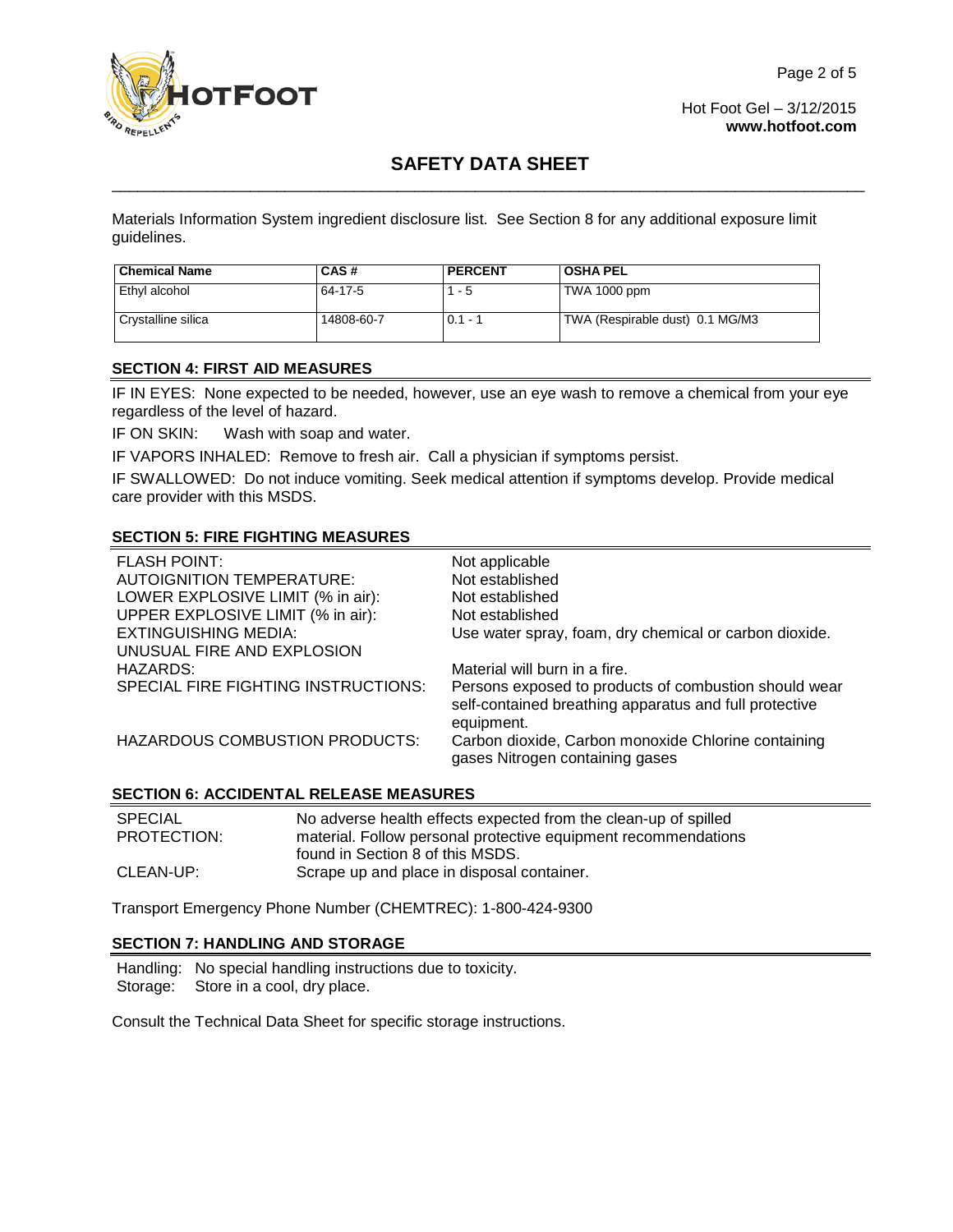

Hot Foot Gel – 3/12/2015 **[www.hotfoot.com](http://www.hotfoot.com/)**

## **SAFETY DATA SHEET** \_\_\_\_\_\_\_\_\_\_\_\_\_\_\_\_\_\_\_\_\_\_\_\_\_\_\_\_\_\_\_\_\_\_\_\_\_\_\_\_\_\_\_\_\_\_\_\_\_\_\_\_\_\_\_\_\_\_\_\_\_\_\_\_\_\_\_\_\_\_\_\_\_\_\_\_\_\_\_\_\_\_\_\_\_\_\_

## **SECTION 8: EXPOSURE CONTROLS/PERSONAL PROTECTION**

| EYE PROTECTION:                   | Wear safety glasses when handling this product.                                                                                                                                                                                                                                                                                     |
|-----------------------------------|-------------------------------------------------------------------------------------------------------------------------------------------------------------------------------------------------------------------------------------------------------------------------------------------------------------------------------------|
| <b>SKIN PROTECTION:</b>           | Not normally considered a skin hazard. Where use can result<br>in skin contact, practice good personal hygiene. Wash hands<br>and other exposed areas with mild soap and water before<br>eating, drinking, and when leaving work.                                                                                                   |
| GLOVES:                           | Not normally required. Use nitrile gloves if conditions warrant.                                                                                                                                                                                                                                                                    |
| <b>RESPIRATORY</b><br>PROTECTION: | Respiratory protection may be required to avoid overexposure<br>when handling this product. Use a respirator if general room<br>ventilation is not available or sufficient to eliminate symptoms.<br>Respirators should be selected by and used following<br>requirements found in OSHA's respirator standard (29 CFR<br>1910.134). |
| <b>VENTILATION:</b>               | Use local exhaust ventilation or other engineering controls to<br>minimize exposures.                                                                                                                                                                                                                                               |

## EXPOSURE LIMITS:

| <b>Chemical Name</b> | <b>ACGIH EXPOSURE LIMITS</b>     | <b>AIHA WEEL</b> |
|----------------------|----------------------------------|------------------|
| Ethvl alcohol        | TWA 1000 ppm                     | Not established  |
| Crystalline silica   | TWA (Respirable dust) 0.05 MG/M3 | Not established  |

## **SECTION 9: PHYSICAL AND CHEMICAL PROPERTIES**

| PHYSICAL STATE:<br>COLOR:        | Semi-solid<br>Off-white |
|----------------------------------|-------------------------|
| ODOR:                            | <b>Neutral Mild</b>     |
| <b>ODOR THRESHOLD:</b>           | Not established         |
| WEIGHT PER GALLON (lbs.):        | 7.5                     |
| SPECIFIC GRAVITY:                | 0.9                     |
| SOLIDS (% by weight):            | 97.0                    |
| pH:                              | Not established         |
| BOILING POINT (deg. C):          | Not established         |
| FREEZING/MELTING POINT (deg. C): | Not established         |
| VAPOR PRESSURE (mm Hg):          | Not established         |
| <b>VAPOR DENSITY:</b>            | Not established         |
| <b>EVAPORATION RATE:</b>         | Not established         |
| OCTANOL/WATER COEFFICIENT:       | Not established         |

#### **SECTION 10: STABILITY AND REACTIVITY**

| STABILITY: I              | Stable under normal conditions.            |
|---------------------------|--------------------------------------------|
| CHEMICAL INCOMPATIBILITY: | Not established                            |
| HAZARDOUS POLYMERIZATION: | Will not occur.                            |
| HAZARDOUS DECOMPOSITION   | Carbon monoxide, carbon dioxide Chlorine   |
| PRODUCTS:                 | containing gases Nitrogen containing gases |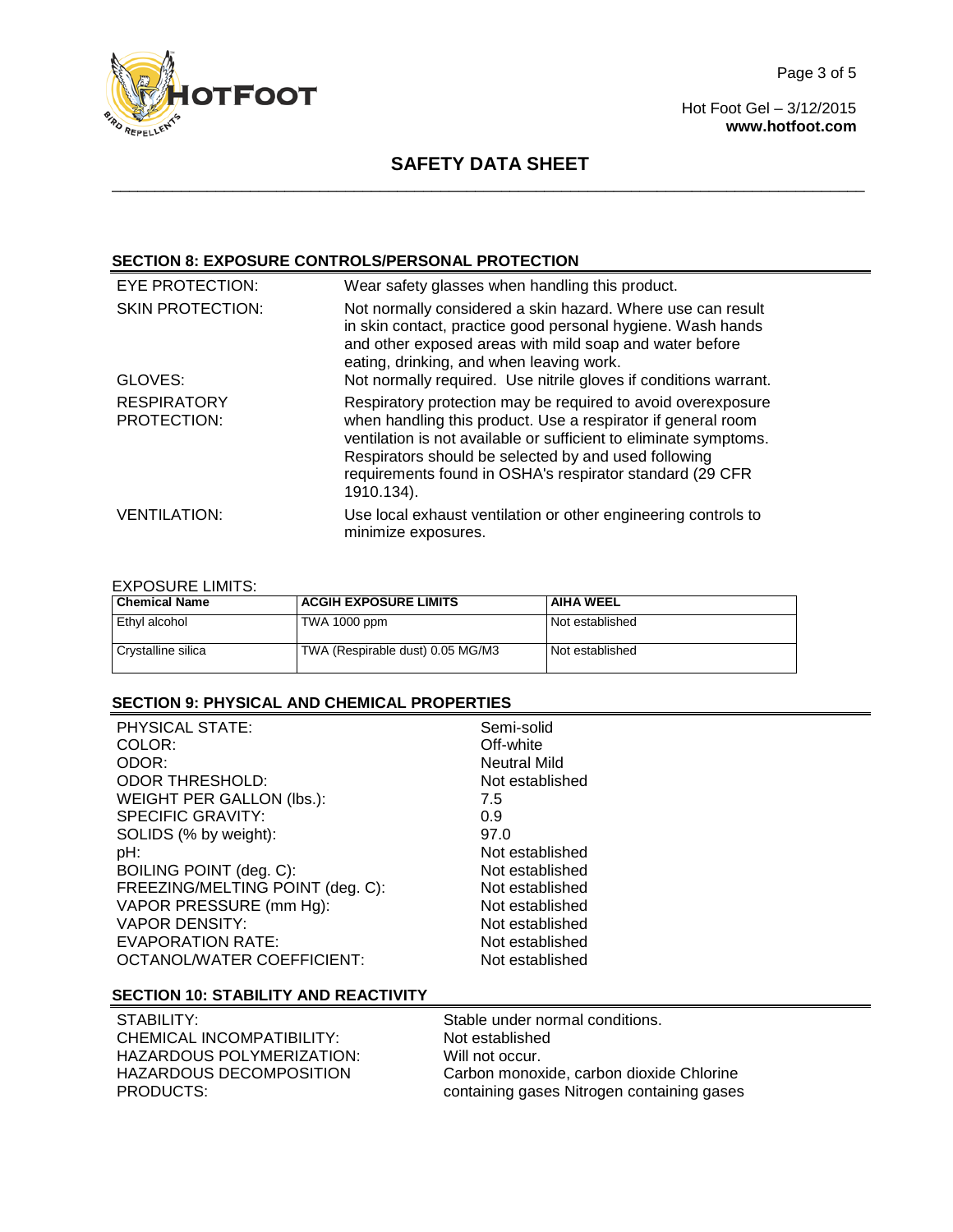

Hot Foot Gel – 3/12/2015 **[www.hotfoot.com](http://www.hotfoot.com/)**

# **SAFETY DATA SHEET** \_\_\_\_\_\_\_\_\_\_\_\_\_\_\_\_\_\_\_\_\_\_\_\_\_\_\_\_\_\_\_\_\_\_\_\_\_\_\_\_\_\_\_\_\_\_\_\_\_\_\_\_\_\_\_\_\_\_\_\_\_\_\_\_\_\_\_\_\_\_\_\_\_\_\_\_\_\_\_\_\_\_\_\_\_\_\_

### **SECTION 11: TOXICOLOGICAL INFORMATION**

| CHEMICAL NAME      | <b>LD50/LC50</b>                                        |  |
|--------------------|---------------------------------------------------------|--|
| Ethyl alcohol      | Oral LD50 Rat = $7060$ mg/kg                            |  |
|                    | Inhalation LC50 Rat = 20000 ppm (No duration specified) |  |
| Crystalline silica | Not established                                         |  |

TOXICOLOGY SUMMARY: No additional health information available.

### **SECTION 12: ECOLOGICAL INFORMATION**

OVERVIEW: No ecological information available

#### **SECTION 13: DISPOSAL CONSIDERATIONS**

To the best of our knowledge, this product does not meet the definition of hazardous waste under the U.S. EPA Hazardous Waste Regulations 40 CFR 261. Dispose of in an approved landfill. Consult your state, local or provincial authorities and your local waste vendor for more restrictive requirements.

#### **SECTION 14: TRANSPORTATION INFORMATION**

Consult Bill of Lading for transportation information. DOT: NOT REGULATED<br>IATA: NOT REGULATED NOT REGULATED

### **SECTION 15: REGULATORY INFORMATION**

| INVENTORY STATUS      |                                                                                                  |
|-----------------------|--------------------------------------------------------------------------------------------------|
| U.S. EPA TSCA:        | This product is in compliance with the Toxic Substances Control Act's<br>Inventory requirements. |
| CANADIAN CEPA<br>DSL: | This product is in compliance with the Canadian Domestic Substance<br>List requirements.         |

This product may contain chemical substances that are regulated for export by various government agencies (such as the Environmental Protection Agency, the Bureau of Industry and Security, or the Drug Enforcement Administration, among others).

#### FEDERAL REPORTING

EPA SARA Title III Section 313

Unless listed below, this product does not contain toxic chemical(s) subject to the reporting requirements of section 313 of Title III of the Superfund Amendments and Reauthorization Act of 1986 (SARA) and 40 CFR part 72. EPA has advised that when a percentage range is listed the midpoint may be used to fulfill reporting obligations.

| <b>Chemical Name</b> |  | Ω.<br>″٥ |
|----------------------|--|----------|
|----------------------|--|----------|

WHMIS STATUS: Unless listed below, this product is not controlled under the Canadian Workplace Hazardous Materials Information System.

D2A